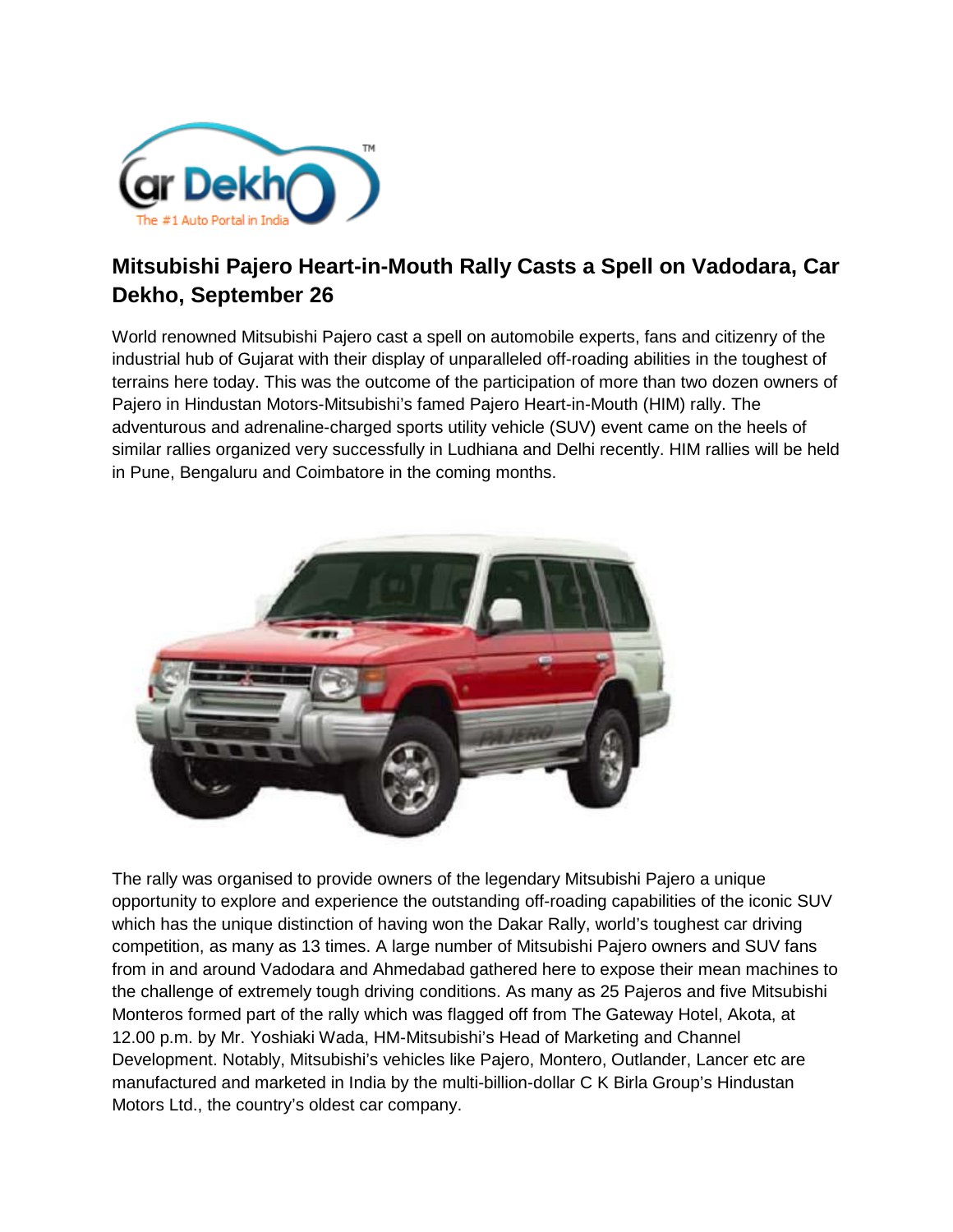

The Pajero HIM rally participants experienced 45 kms of intense off-road and highly challenging driving conditions through rugged terrains including dirt roads, mud and slush patches, up-hill and downhill gradients etc. The rally started from Akota and passed through R C Dutt Road, Bird Circle, Gotri Road and Sevasi to reach the ravines of river Mahi in Jaspur. The return route was via Bhayli. Mr. Rakesh Gandhi, Director, Export Equipments Rentals & Logistics Corporation Pvt. Ltd., who participated in the rally with his August 2008 Pajero, said, "Pajero is my darling, but not a delicate darling. It is a really rough and tough vehicle which is capable of comfortably encountering the most unpredictable landscape and territory. When you are in a Pajero you do not have to bother about uneven and pot-holed roads, rocky or sandy patches, forest trails or water logged spots. I have driven from Vadodara to Leh in Ladakh and back with joy."